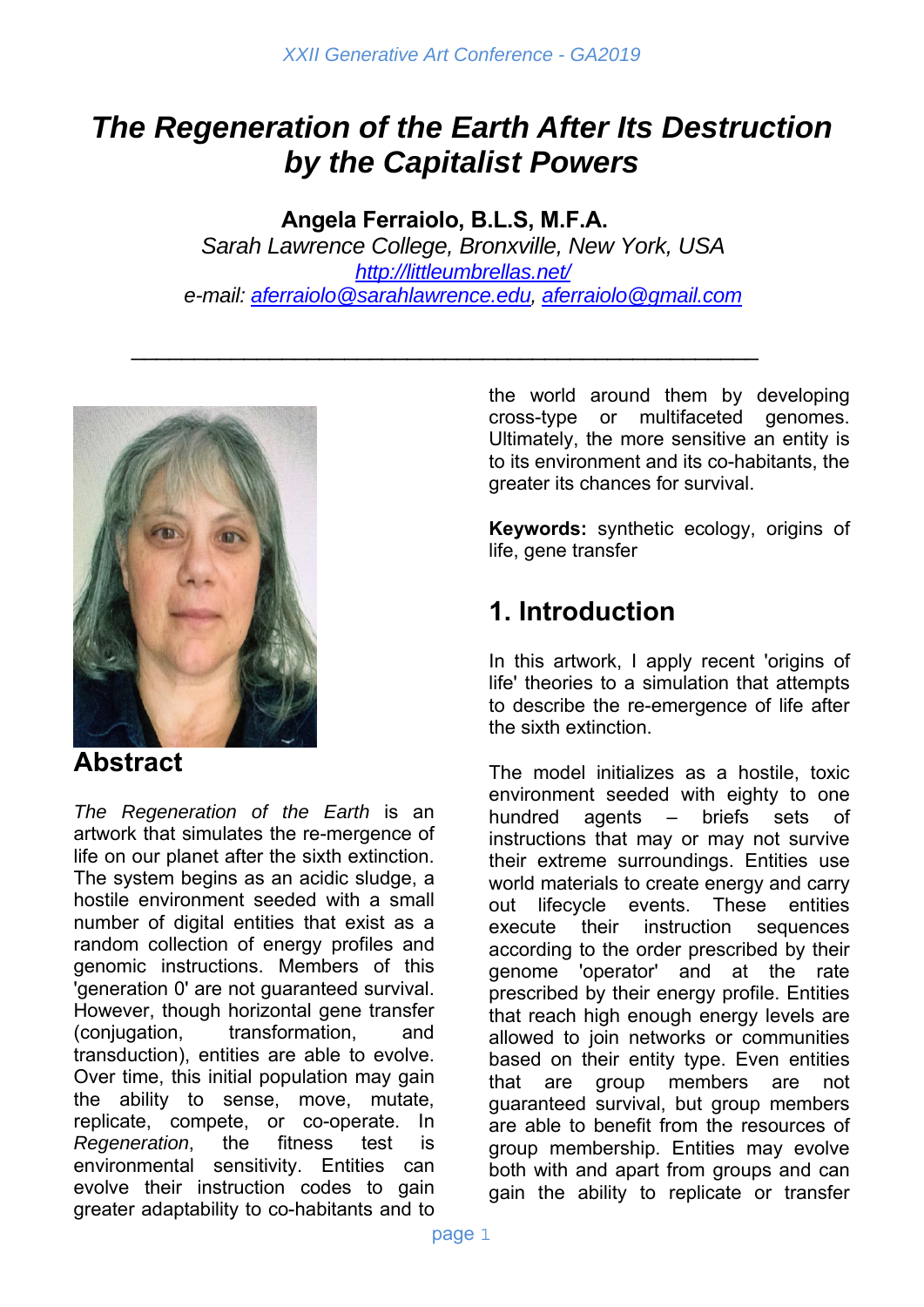genetic material across a group or network. Using the measure of an entity's sensitivity to its environment and its cohabitants as its fitness test, a reaper function periodically sweeps the population and eliminates the lowest scoring or least sensitive twenty percent of entities ijn the environment. A generation function then reseeds the population at random.

*Regeneration* is an artwork intended to operate as a metaphorical system. It does not intend to model chemical processes statistically.

# **2. Project Overview**

In *Regeneration,* the agent environment consists of composites or world materials (acid, heat, light, metal, plastic, radiation), agents or entities (acidophiles, halos, gammons, metallics, thermophiles), facilitators (donors, cooperators), communities (colonies, films, vents, vortices), and clocks (reaper, generation).

On startup, the system is initialized with somewhere between ninety and one hundred entities. Entities are immediately able to consume certain materials from the environment as well as output other materials to the environment. These allowable inputs and outputs are what define an entity's 'type' as described in Figure 1.

### **2.1 Design of Entities**

Each individual entity consists of an energy profile, a genome, and an operator. From inception, an entity's type, sensitivities, and abilities are controlled by a short set of instructions – an array of 0s and 1s -- meant to act as an entity genome. The interpretation of this genome is controlled by an operator, a function that moves across the 'genome' string array to determine which 'gene

| Composites           | Entities                           | Facilitators                 | Communities             | <b>World Clocks</b> |
|----------------------|------------------------------------|------------------------------|-------------------------|---------------------|
| Acid                 | Acidophiles<br>(remove acid)       | Donors (give<br>genes)       | Colonies (acid)         | Reaper              |
| Heat                 | Halos (remove<br>light)            | Cooperators<br>(share genes) | Films (metal)           | Generation          |
| Light                | Gammons<br>(remove<br>radiation)   |                              | Vents (heat)            |                     |
| <b>Metal Curtain</b> | <b>Metallics</b><br>(remove metal) |                              | Vortices<br>(radiation) |                     |
| Plastic              | Thermophiles<br>(remove heat)      |                              |                         |                     |
| Radiation            |                                    |                              |                         |                     |
|                      |                                    | Figure 1.                    |                         |                     |

World Flements

settings' are expressed and in which order.

Entities are also created with energy profiles that regulate an operator's efficiency along with the operator's rate of computation. Entity types were designed with initial lifecycle thresholds, including trigger events for phase and fracture behaviours intended to help visualize possibly emergent states that might occur in the simulation. The structure of entities is described in Figure 2.



### **2.2 Design of Genome**

In this system, genomes can be through of as an entity's 'blue print' or 'type identity', but a better metaphor would be to consider the genome array as an evolving set of strategies for survival in a hostile environment. Genomes control each agent's sensitivity to world materials, their abilities, their energy efficiencies, their transfer styles, their community opportunities, and the sequential strategy of the agent's operator. Genomes evolve through the horizontal transfer of genetic information across an entity's available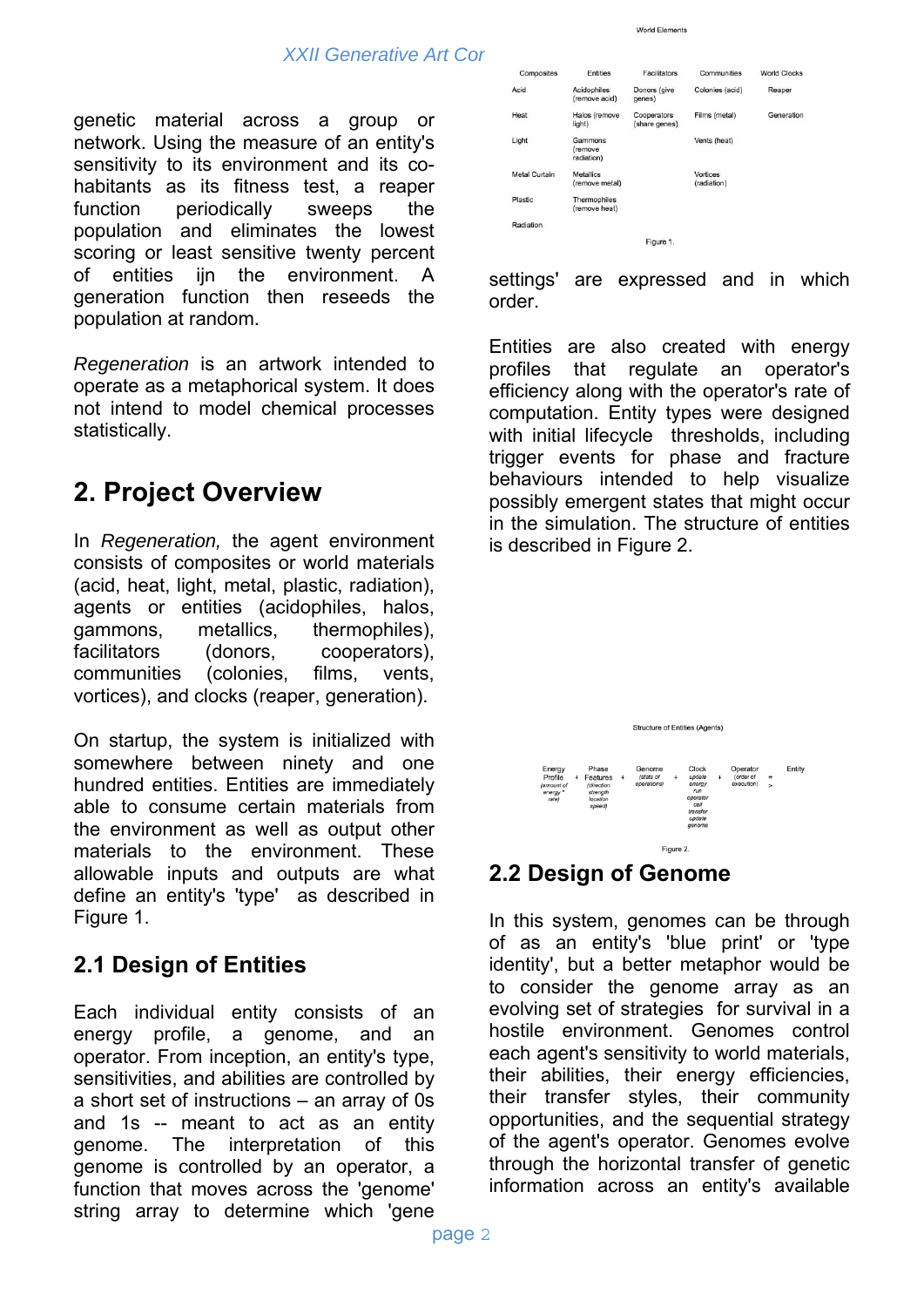|                             | Initial Acidophile Genome    |  |  |  |  |  |  |  |
|-----------------------------|------------------------------|--|--|--|--|--|--|--|
|                             |                              |  |  |  |  |  |  |  |
| position --> operation      |                              |  |  |  |  |  |  |  |
|                             |                              |  |  |  |  |  |  |  |
| <b>Entity ID</b>            |                              |  |  |  |  |  |  |  |
| 00 -- > header, no actions  |                              |  |  |  |  |  |  |  |
|                             | <b>Transfer Styles</b>       |  |  |  |  |  |  |  |
| <b>Sensitivities</b>        | 21 -- > can make copy        |  |  |  |  |  |  |  |
| $01 -$ > feels acid         | $22 \rightarrow can$ take    |  |  |  |  |  |  |  |
| 02 -- > feels light         | 23 -- > can insert           |  |  |  |  |  |  |  |
| 03 -- > feels metal         | 24 -- > can transduction     |  |  |  |  |  |  |  |
| 04 -- > feels plastic       | 25 -- > can mutate           |  |  |  |  |  |  |  |
| 05 -- > feels radiation     |                              |  |  |  |  |  |  |  |
| 06 -- > hears sound         | Community                    |  |  |  |  |  |  |  |
| 07 -- > feels temperature   | $26 \rightarrow can seek$    |  |  |  |  |  |  |  |
|                             | 27 -- > can cooperate        |  |  |  |  |  |  |  |
| <b>Abilities</b>            | 28 -- > can join colony      |  |  |  |  |  |  |  |
| 08 -- > can hue up          | 29 -- > can join film        |  |  |  |  |  |  |  |
| 09 -- > can hue down        | 30 -- > can join ring        |  |  |  |  |  |  |  |
| 10 -- > can bright up       | 31 -- > can join vortex      |  |  |  |  |  |  |  |
| 11 -- > can bright down     | 32 -- > can join community x |  |  |  |  |  |  |  |
| $12 \rightarrow can grow$   | 33 -- > can join community y |  |  |  |  |  |  |  |
| 13 -- > can shrink          | 34 -- > can join community z |  |  |  |  |  |  |  |
| 14 -- > can branch          |                              |  |  |  |  |  |  |  |
| $15 - \geq$ can fold        | Operations                   |  |  |  |  |  |  |  |
| $16 \rightarrow can move;$  | 35 -- > sort operator        |  |  |  |  |  |  |  |
| $17 - \geq$ can hunt        | 36 -- > reverse operator     |  |  |  |  |  |  |  |
| $18 -\ge$ can hide          | 37 -- > shuffle operator     |  |  |  |  |  |  |  |
|                             | 38 -- > can make energy      |  |  |  |  |  |  |  |
| Efficiencies                |                              |  |  |  |  |  |  |  |
| 19 -- > can scramble energy |                              |  |  |  |  |  |  |  |
| 20 -- > can scramble rate   |                              |  |  |  |  |  |  |  |
| Figure 3.                   |                              |  |  |  |  |  |  |  |
|                             |                              |  |  |  |  |  |  |  |

networks. The sector organization of the genome array is described in Figure 3.

Entities that attain high enough energy profiles gain the ability to join communities or networks and are thereby able to share genomic instructions with others in their group. Initially, no entities have the ability to replicate. The genome setting allowing replication must be 'flipped' or 'turned on' through mutation or genetic transfer. On instantiation, entities with positive energy profiles can form networks based on type, but as genome settings are exchanged and mutations occur, entities can and are expected to develop as type hybrids that are able to share genomic information across multiple groups and absorb more kinds of materials from the environment. Ultimately, these heightened sensitivities raise the energy profile for advanced entities hypothetically allowing them to reach more complex levels of evolution.

#### **2.2 Transfer**

Horizontal, or lateral, gene transfer (HGT)

| Acidophile After HGT |                                         |                                 |                                         |  |  |
|----------------------|-----------------------------------------|---------------------------------|-----------------------------------------|--|--|
|                      |                                         |                                 |                                         |  |  |
| Acidophile           |                                         |                                 |                                         |  |  |
| Donor                | 10010000000000010100010100010100010001  |                                 |                                         |  |  |
|                      |                                         | $-$ via copy $-$                | 01013000000000000000010000000000000000  |  |  |
|                      |                                         | - via renoval ->                |                                         |  |  |
|                      |                                         | $-$ via insertion $\rightarrow$ |                                         |  |  |
|                      |                                         | - via mutation -->              | 0100300000000000000001000000000000000   |  |  |
|                      |                                         |                                 |                                         |  |  |
|                      |                                         |                                 |                                         |  |  |
| Acidophile           |                                         | -- via transduction -->         | 01000000000000000000101000000000000000  |  |  |
| Donor A              | 00010000000000010100010100010100010001  |                                 | 00010000000000010100010100010100010001  |  |  |
| Donor B              | 000100000000000101000101000101000010001 |                                 | 00010000101000010100010100010100010001  |  |  |
|                      |                                         |                                 |                                         |  |  |
| Acidephile           |                                         |                                 |                                         |  |  |
| Cooperator           | 00001000090000110011110000010101010110  |                                 |                                         |  |  |
|                      |                                         | - via cooperation -->           | O00010100100001100111100000101010101110 |  |  |
| Figure 5.            |                                         |                                 |                                         |  |  |

refers to the nonsexual exchange of genetic information between unrelated genomes. HGT can include transfers across species boundaries. This concept is used here as a genomic survival strategy for entities attempting survival in a post-extinction environment.

An entity's genome controls its style of transfer. Entities can insert elements of their genome into a neighbor's genome (conjugation), consume elements of that neighbor's genome (transformation), or take elements from one neighbor's genome and insert those elements into another neighboring genome (transduction). An example of an acidophile genome after several styles of HGT is described by Figure 5.

Genetic exchange also affects energy rates and operators. Exchange is also open to mutation. Since entities must pass a fitness test that values environmental sensitivity, and since genomes control the consumption of material as well as action and sensation in the environment, genomes with the greatest number of abilities, or the greatest amount of variety, have higher survival rates. An entity's ability to sense change in the environment becomes its survival strategy.

### **4. References**

Ackley, David H. "ccr: A network of worlds for research." In Artificial Life V, pp. 116- 123. 1996.

Adami, Chris, C. Titus Brown, and W. Kellogg. "Evolutionary learning in the 2D arti cial life system 'Avida'." In Arti cial life IV, vol. 1194, pp. 377-381. Cambridge, MA: MIT press, 1994.

page 3